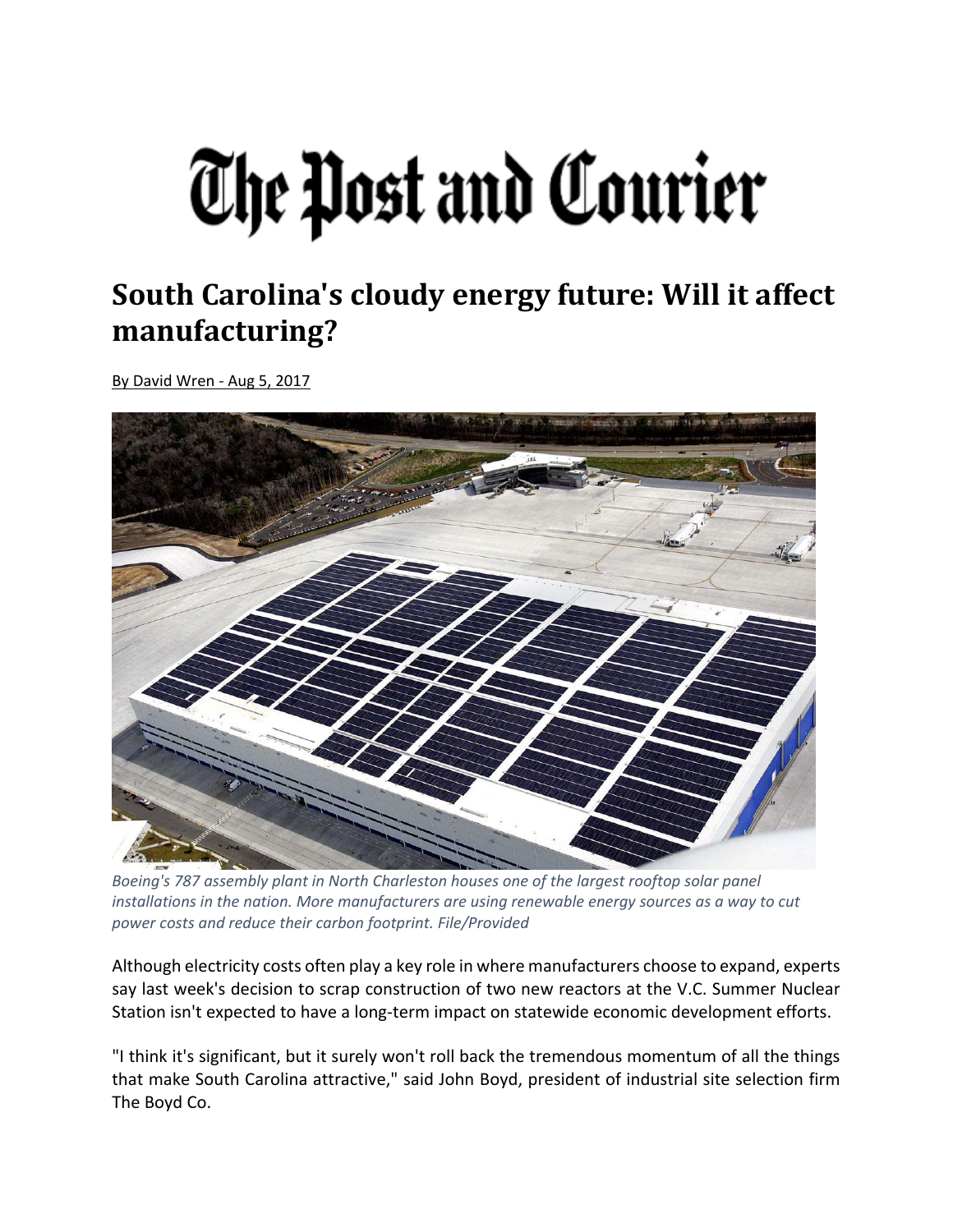Boyd said manufacturers pay more attention to labor costs, the availability of workforce training programs and the lack of labor union representation when deciding where to build their next plant. Electricity costs are farther down the list.

A new study of annual manufacturing costs by Boyd's New Jersey‐based company shows South Carolina has the 20th‐lowest average electricity prices of the 48 contiguous states. That's more than offset by South Carolina's average labor costs of \$20.21 per hour — the lowest of the 48 states — and the nation's fewest union members, at 1.6 percent of all workers.

The Palmetto State ranks as the lowest-cost state for manufacturers when all expenses are taken into account, the study shows.

Steve Dykes, economic development director for Charleston County, said: "Without a doubt, electrical rates are a very significant factor in the effort to attract and retain manufacturers."

"Just how significant a factor they are is driven by the relative energy intensity of their individual production processes," he said.

Century Aluminum is one of the largest industrial customers of Moncks Corner‐based Santee Cooper, buying 100 megawatts of electricity for its Mount Holly smelter in Goose Creek when the facility is running at full capacity. The company has cut production in half citing the utility's high electricity costs and has sued the utility in federal court seeking to buy all of its power on the open market.

Mike Bless, Century's president and CEO, declined to say what impact the V.C. Summer decision and the resulting uncertainty over future power generation might have on his company's plans. But he told analysts he would take Mount Holly back to full capacity immediately if the company were able to buy all of its electricity from out-of-state providers that use cheap, natural gas as a generating source.

"We'd start that today," Bless said. "It would take a couple of months to recruit people and do the necessary deferred maintenance, but we'd start on that process today."

Leighton Lord, Santee Cooper's board chairman, said during a meeting last month that he questions how large industrial customers, such as Google's data center and the Nucor steel mill, will continue to operate without the type of power generation V.C. Summer would have provided.

"There is no way to keep the lights on at Google down the street and Nucor down the street without baseload generation like nuclear," he said.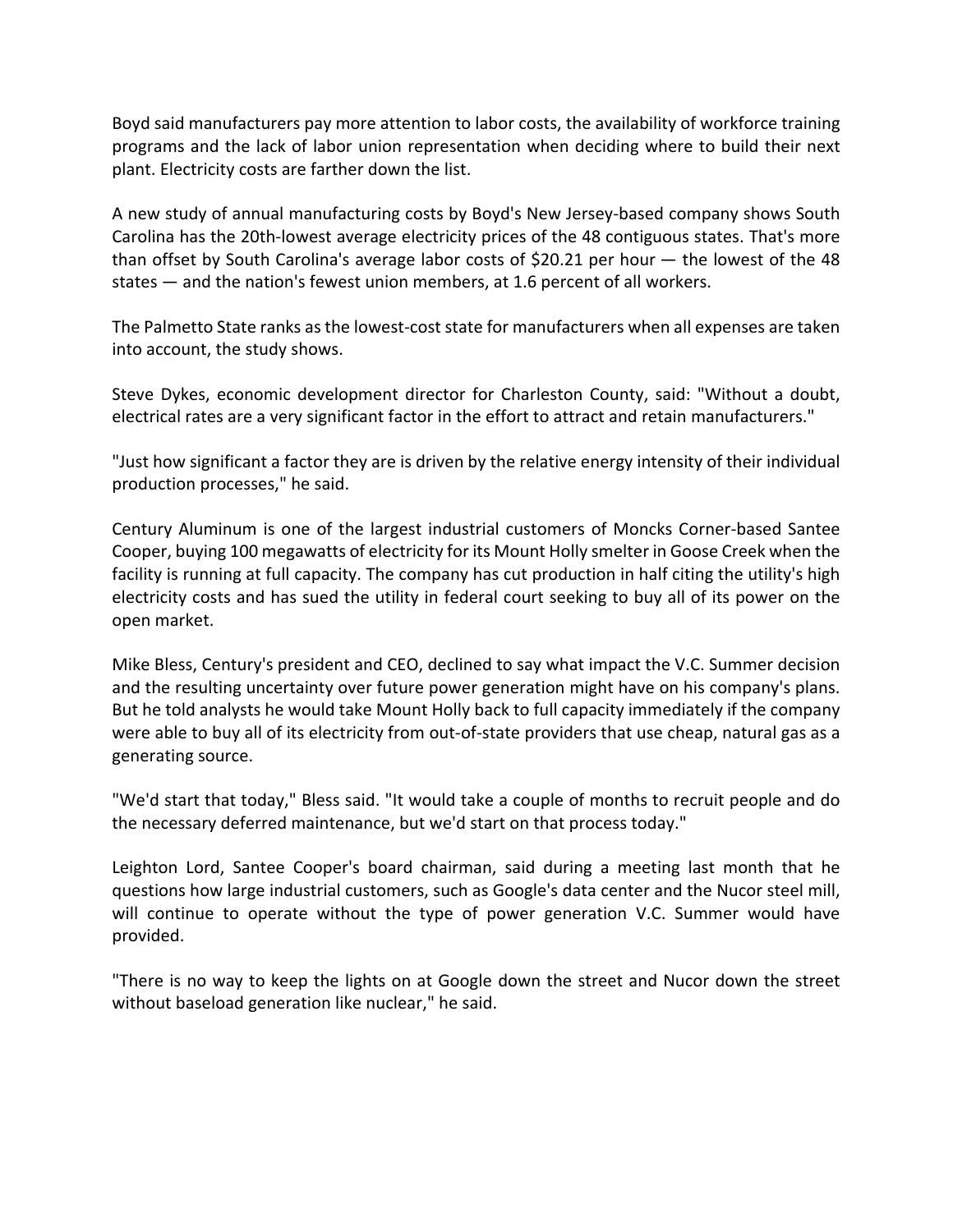

*Construction of two reactors at the V.C. Summer Nuclear Station stopped last week after utilities Santee Cooper and South Carolina Electric & Gas agreed to abandon the project. Experts say the project's failure probably won't affect the state's ability*

An analysis of the costs to complete the reactors by Santee Cooper and South Carolina Electric & Gas, the majority partner in V.C. Summer, determined it would be too expensive to finish construction in the wake of lead contractor Westinghouse Electric's bankruptcy earlier this year.

Both utilities have said they will have to find another generation source for expected growth in power demands. Santee Cooper said Friday it has "sufficient generating capacity through 2036."

Stephen Byrne, chief operating officer for SCE&G, told state regulators last week that the utility will probably buy power from third parties in the short-term until its can build generating plants using natural gas for long‐term demand.

That demand might not be as steep as the utilities have previously projected, Boyd said, because many newer manufacturing projects are using green‐energy sources and construction methods that cut traditional power consumption.

Boeing Co., for example, has installed 10 acres of solar panels on the roof of its 787 Dreamliner plant in North Charleston.